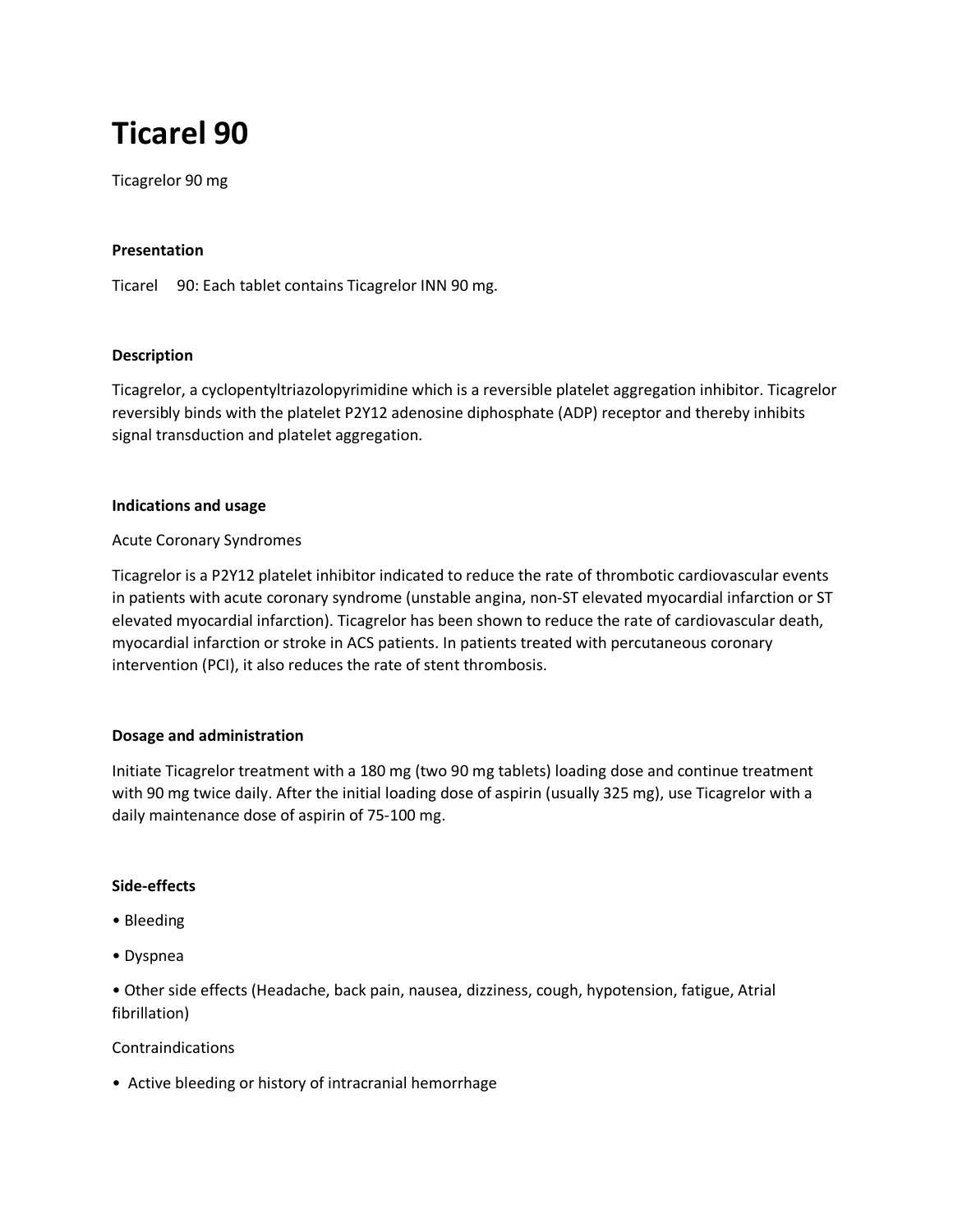- Severe hepatic impairment
- Hypersensitivity

#### **Precautions**

General Risk of Bleeding

Drugs that inhibit platelet function including Ticagrelor increase the risk of bleeding.

#### **Concomitant Aspirin Maintenance Dose**

Use of Ticagrelor with maintenance doses of aspirin above 100 mg decreased the effectiveness of Ticagrelor. Therefore, after the initial loading dose of aspirin (usually 325 mg), use Ticagrelor with a maintenance dose of aspirin of 75-100 mg.

#### **Moderate Hepatic Impairment**

Ticagrelor has not been studied in patients with moderate hepatic impairment.

#### **Discontinuation of Ticagrelor**

Discontinuation of Ticagrelor will increase the risk of myocardial infarction, stent thrombosis, and death.

#### **Pregnancy and lactation**

Pregnancy Category C, There are no adequate and well-controlled studies of Ticagrelor used in pregnant women. It is not known whether ticagrelor or its active metabolites are excreted in human milk.

## **Pediatric Use**

The safety and effectiveness of Ticagrelor in pediatric patients have not been established.

## **Geriatric Use**

No overall differences in safety or effectiveness were observed in patients of ≥75 years of age and younger patients.

Hepatic Impairment